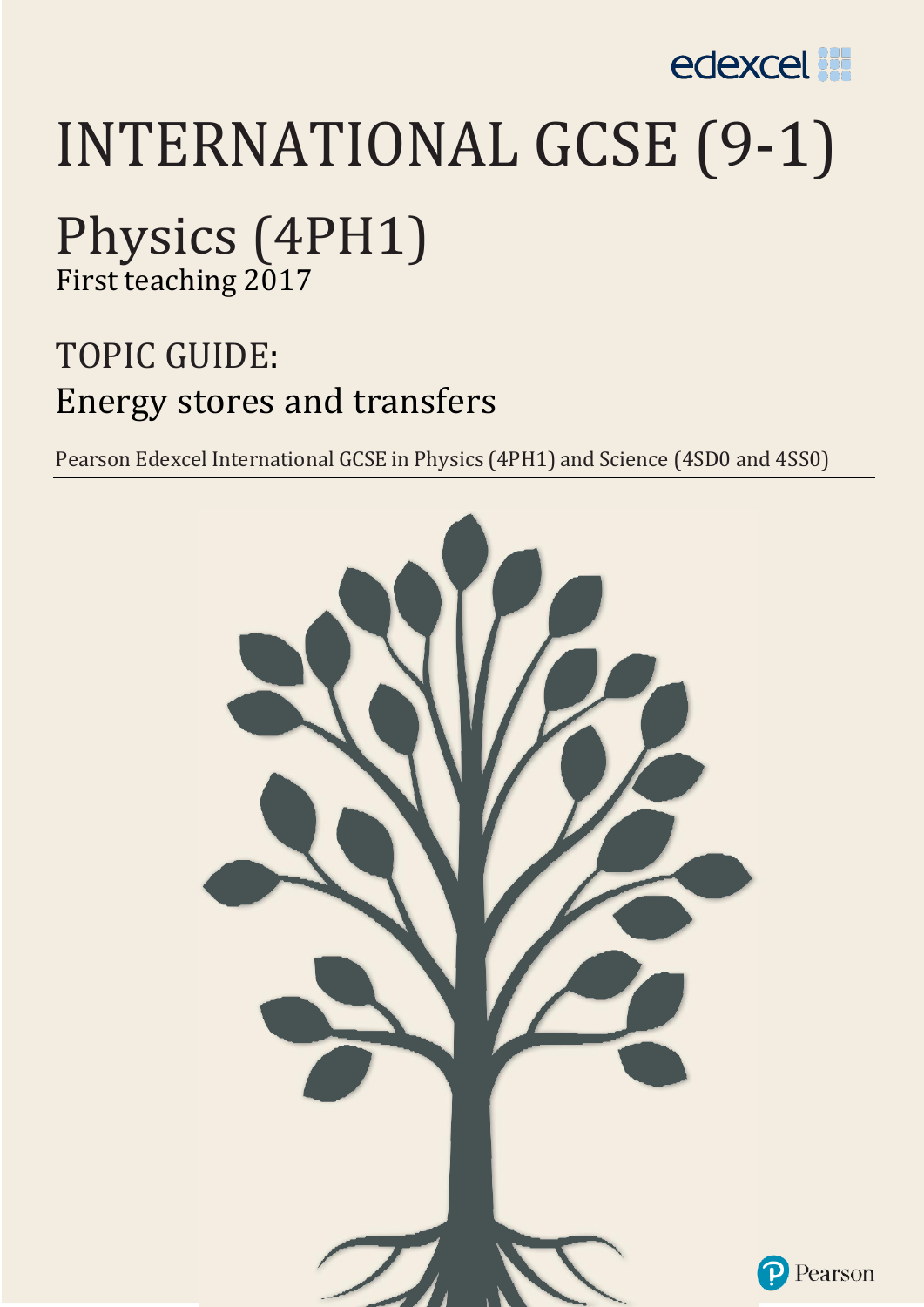#### **Introduction**

In the revised specification for International GCSE Physics, there has been a change in the way energy is described. This is in response to suggestions from the Institute of Physics relating to how energy is presented at this level. The new description of energy was adopted because it was felt that this revised approach gives students a better understanding of what is meant by energy and also helps those who chose to study Physics at a higher level.

These notes are intended to provide further details about what the changes mean and how they might impact on questions relating this topic.

#### **The specification**

In the existing (2011) specification, the relevant statement is:

*4.2 describe energy transfers involving the following forms of energy: thermal (heat), light, electrical, sound, kinetic, chemical, nuclear and potential (elastic and gravitational)* 

This has changed to:

*4.2 describe energy transfers involving energy stores:* 

- *energy stores: chemical, kinetic, gravitational, elastic, thermal, magnetic, electrostatic, nuclear*
- *energy transfers: mechanically, electrically, by heating, by radiation (light and sound)*

#### **Why make the change?**

The reason for the change is to try and get away from the erroneous idea that energy is something that flows during a transfer; and also to provide a stronger link between energy, work, radiation and heating. The important thing is energy is just a number which can be quantified and calculated. It is misleading to talk about light, electrical and sound as types of energy as these are processes by which energy is transferred between stores. In the new interpretation, we identify eight energy stores for which energy values can be calculated. Energy can be lost by a store and gained by another but the total energy in all the stores involved in an interaction remains constant.

Energy is transferred from one store to another by:

- mechanical working (mechanically)
- electrical working (electrically)
- heating
- radiation (light and sound)

With all of these transfers, we are interested in the rate at which energy is being transferred and not the amount stored. For example, if a 60 W lamp is connected to the mains supply it is useful to know that energy is being transferred electrically at a rate of 60 J  $s^{-1}$  but asking about stored energy is not relevant as the energy is not stored electrically.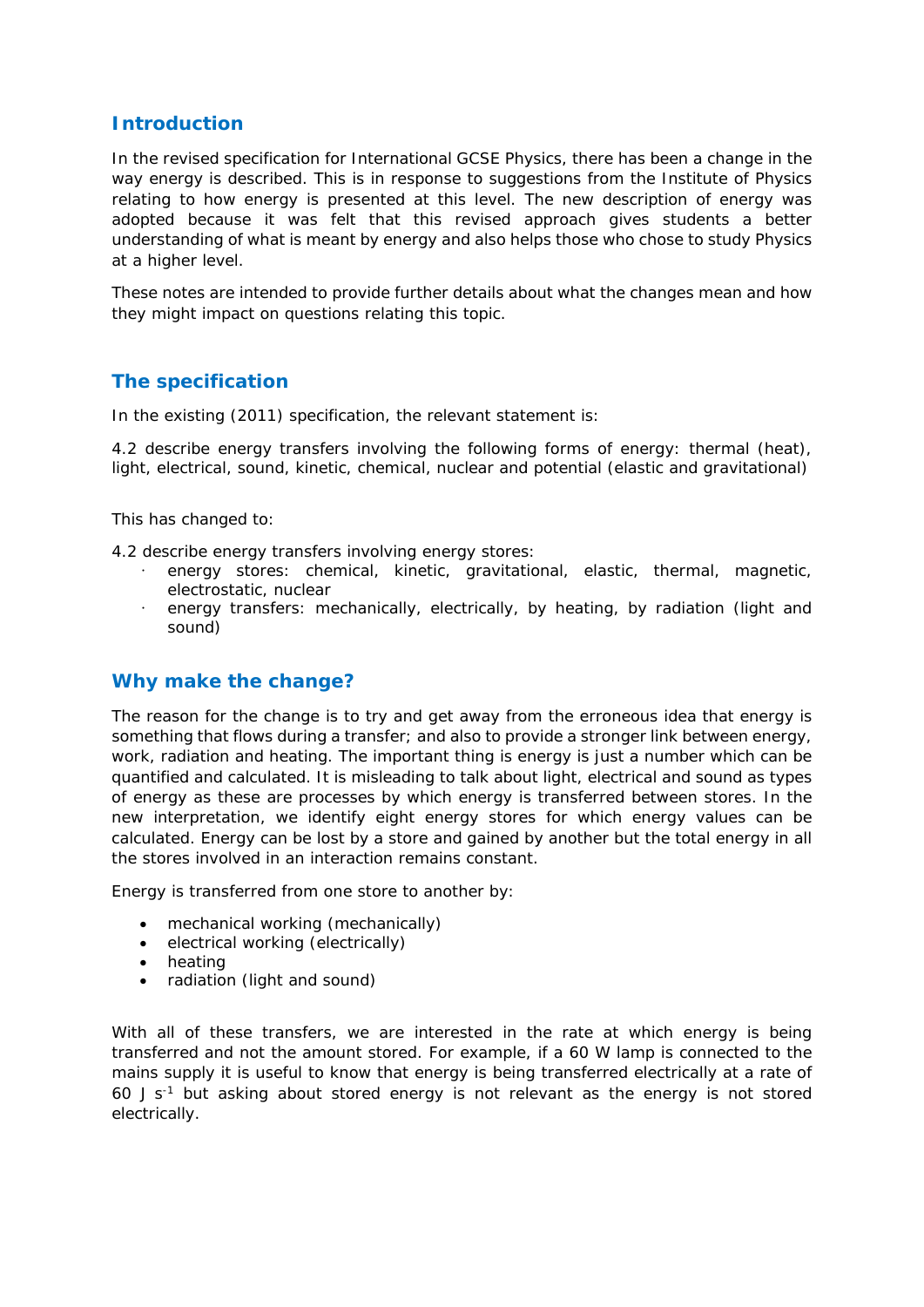In many text books energy is described as the capacity to do work. This is misleading because energy does not just enable work to be done, it also enables heating and radiation to take place. It is therefore preferable to say energy allows things to happen such as work, radiation and heating. It does not however, explain why things happen; this is done using physical processes and mechanisms. Energy is a very useful property because in any interaction the total energy remains constant. This means energy is a quantity that can be quantified and calculated; the total energy has the same value before and after a change.

#### **Sankey Diagrams**

Energy transfers can be shown by Sankey diagrams using the new terminology. These are similar to those shown using the approach from the existing specification, there is just a change in the way they are labelled.

#### Sankey Diagram for a lamp

Energy is transferred electrically to a lamp where 10% of the energy is transferred usefully by light radiation.



The width of the arrows represents a rate of energy transfer.

#### **Using the New Terminology**

Example 1: In an electrical circuit containing a lamp and a battery connected in series, chemical energy stored in the battery is transferred by electrical working (electrically) to the lamp where it is transferred usefully by light radiation and not usefully by heating of the surroundings.

Example 2: When a ball is released so that it falls to the ground, gravitational potential energy stored in the ball and Earth system decreases as mechanical work is done by the gravitational force on the ball. This work results in the kinetic energy stored in the ball increasing. If air resistance is present, then the ball has to do work due to frictional forces and energy is transferred due to heating of the surroundings resulting in the increase of stored kinetic energy of the ball being less than the decrease in gravitational potential energy stored in the ball and Earth system.